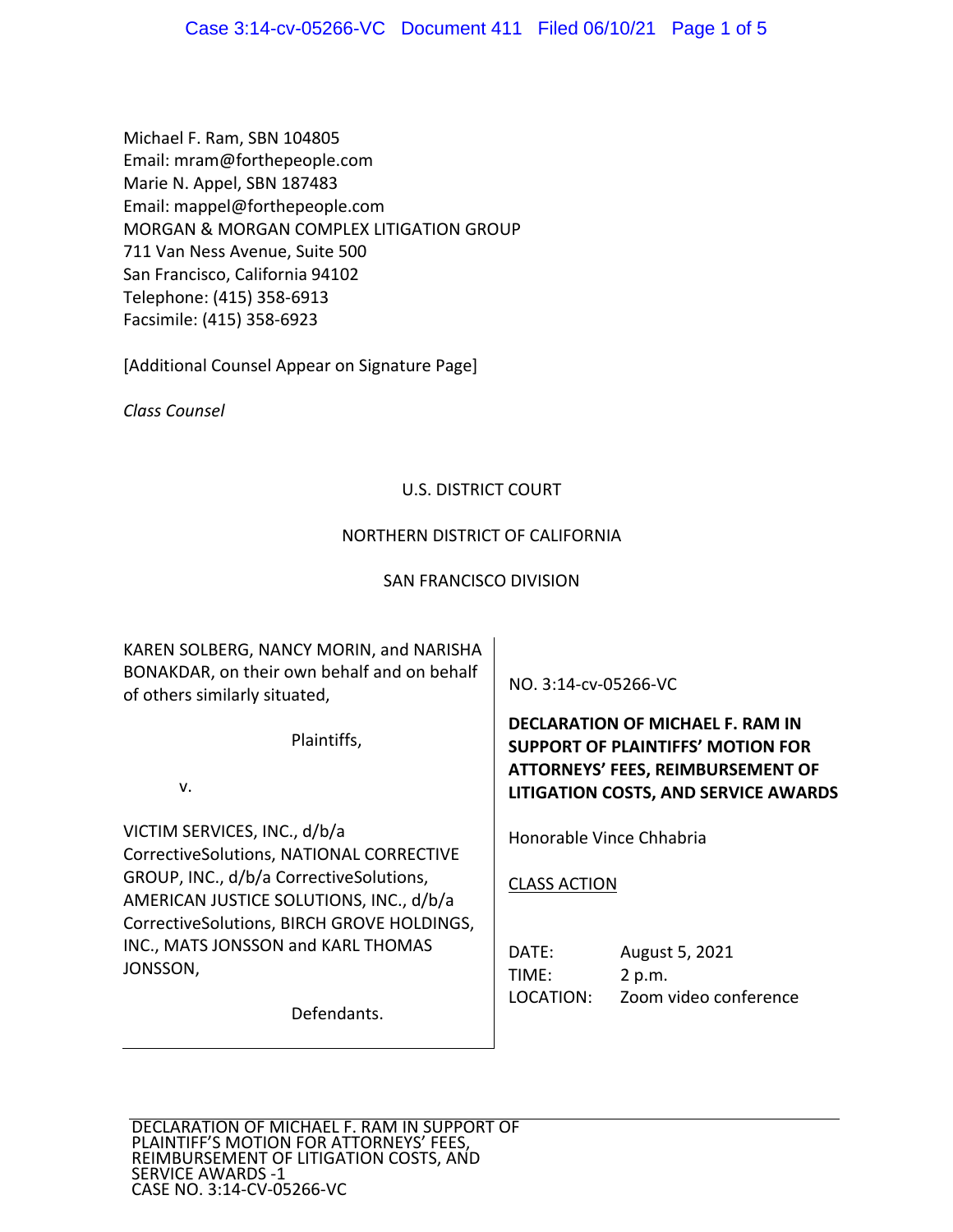I, Michael F. Ram, declare as follows:

1. I am a member of the law firm of Morgan and Morgan Complex Litigation Group, counsel of record for Plaintiffs in this matter. I am admitted to practice before this Court and am a member in good standing of the bar of the state of California. I respectfully submit this declaration in support of Plaintiff's Motion for Attorneys' Fees, Reimbursement of Litigation Costs, and Service Awards. Except as otherwise noted, I have personal knowledge of the facts set forth in this declaration and could testify competently to them if called upon to do so.

2. The tasks undertaken by Morgan and Morgan in this action included: (1) Case Assessment, Development, and Administration (0.5 hours) and (2) Settlement (7.7 hours). As of May 26, 2021, we have billed 8.2 hours, which represents a lodestar of \$6,605.10 incurred, representing the Plaintiffs. Each biller kept contemporaneous, daily time records which are maintained by the firm and are available at the request of the Court.

3. The attorneys and other professionals of our firm who worked on this matter are as follows. A firm resume and more detail about the attorneys is attached as Exhibit A:

- a. **Michael F. Ram**  Counsel, 39 years of trial and appellate experience, \$899 per hour. Mr. Ram is a 1982 graduate of Harvard Law School. He has focused his practice on complex litigation, and since the early 1990's, has particularly focused on plaintiff-side class actions. Mr. Ram is admitted to practice before the Supreme Court of the United States and various state and federal courts.
- b. **Marie N. Appel** Counsel, 24 years of experience litigating consumer class action cases in both state and federal courts. Ms. Appel is a 1996 graduate of the University of San Francisco School of Law. Her rate is \$899.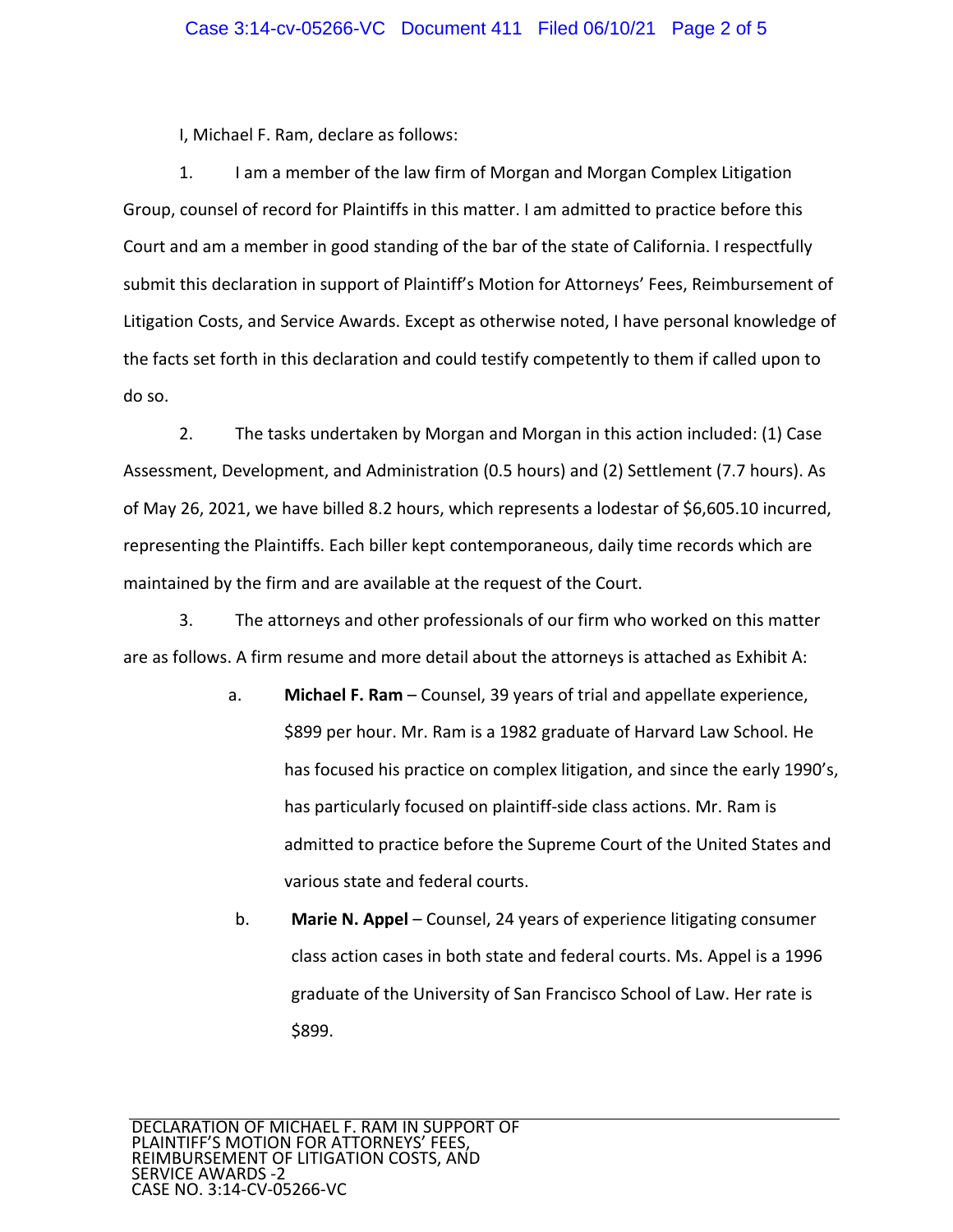c. **Jennifer Miller** – Ms. Miller has been working as a paralegal since 1994. She has spent time working on this case. Her current rate is \$202.

4. The tasks undertaken by ROCK Law in this action included: (1) Case Assessment, Development, and Administration; (2) Pre‐trial Pleadings and Motions; (3) Discovery; (4) Class Certification; (5) Settlement. ROCK Law billed 23.55 hours, which represents a lodestar of \$18,980.00 incurred, representing the Plaintiffs. The hours worked by each attorney are as follows: Michael Ram: 7.30 hours @ \$850/hour, Karl Olson: 13.50 hours @ \$850/hour, and Susan Brown: 2.75 hours @ \$400/hours. Each biller kept contemporaneous, daily time records which are maintained by the firm and are available at the request of the Court.

5. Attorneys and other professionals at ROCK Law, who worked on this matter are Michael F. Ram, referenced above, and as follows. A firm resume and more detail about the attorneys attached as Exhibit B.

- a. **Karl Olson** Counsel, 39 years of experience litigating consumer class action cases in both state and federal courts. Mr. Olson is a 1982 graduate of the University of California Hastings College of the Law. His rate is \$850.
- b. **Susan S. Brown** ‐ Counsel, with 10 years in practice. Ms. Brown is a graduate of the University of Toronto Law School and has focused on consumer class actions throughout her career. She was admitted to the California Bar in 2012, after practicing law in Ontario, Canada for 3 years. Ms. Brown has also been named a Northern California Super Lawyers Rising Star (2015‐2018). Her rate is \$400.

6. The tasks undertaken by Robins Kaplan in this action included: (1) Case Assessment, Development, and Administration (0.3 hours), (2) Pre‐Trial Motions and Hearings (4.7 hours); and (3) Class Certification (3.2 hours). Robins Kaplan billed 8.2 hours, which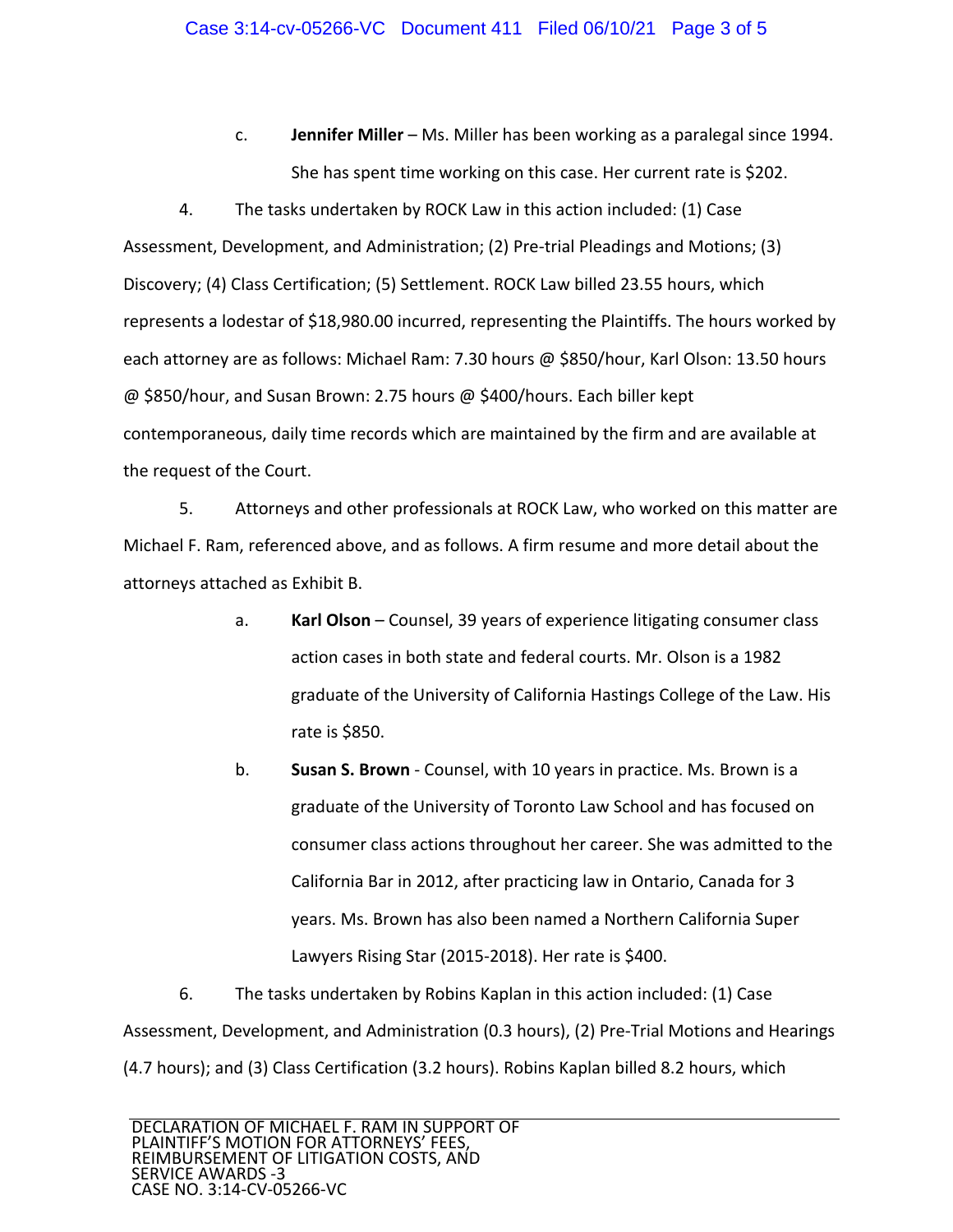### Case 3:14-cv-05266-VC Document 411 Filed 06/10/21 Page 4 of 5

represents a lodestar of \$4,414.00 incurred, representing the Plaintiffs. Each biller kept contemporaneous, daily time records which are maintained by the firm and are available at the request of the Court.

7. The attorneys and other professionals of our firm who worked on this matter are Michael F. Ram, Marie N. Appel, and Susan S. Brown, whose information has been provided above and in Exhibits A and B, and Ashleigh M. Sullivan:

> a. **Ashleigh Sullivan** – Ms. Sullivan obtained her paralegal certificate from Heald College in 2012 and has been working as a paralegal since 2012. She has spent significant time working on this case. Her current rate is \$245.

8. In this action, Robins Kaplan incurred expenses totaling \$22.76. These expenses were all reasonably and necessarily incurred in the prosecution of the case and have not been marked up. The expenses pertaining to this action are reflected in the books and records of our firm which are available upon the Court's request. These books and records are prepared from expenses, vouchers, check records and other documents, and are an accurate record of the expenses.

9. Similar rates charged by the attorneys and other professionals in prior cases I was involved have been approved by other federal courts including:

- a. *Parsons v. Kimpton Hotel & Restaurant Group,* LLC, U.S.D.C. Northern District of California, No. 3:16‐cv‐5387‐VC, in which Judge Chhabria found on July 11, 2019 that the rate of \$900 an hour was reasonable for Mr. Ram.
- b. *Fowler v. Wells Fargo Bank, N.A.,* U.S.D.C. Northern of District of California No. 4:17‐cv‐02092‐HSG in which Judge Haywood Gilliam last year awarded fees at rates of \$850 an hour for Mr. Ram.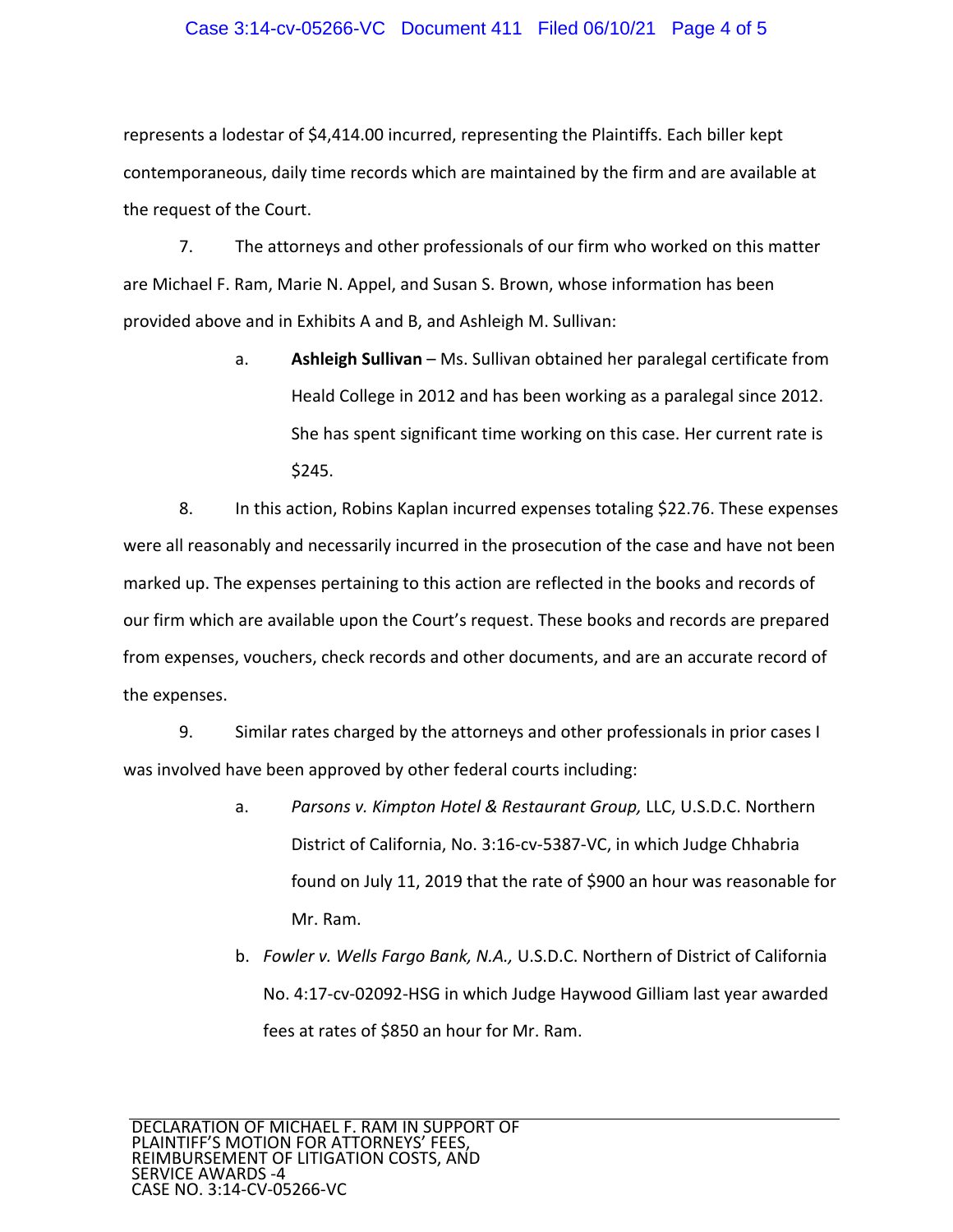### Case 3:14-cv-05266-VC Document 411 Filed 06/10/21 Page 5 of 5

I declare under penalty of perjury under the laws of the United States of America that the foregoing is true and correct.

EXECUTED at San Francisco, California, this 10th day of June, 2021.

MORGAN & MORAGN COMPLEX LITIGATION GROUP

By: /s/ Michael F. Ram, SBN 104805 Michael F. Ram, SBN 104805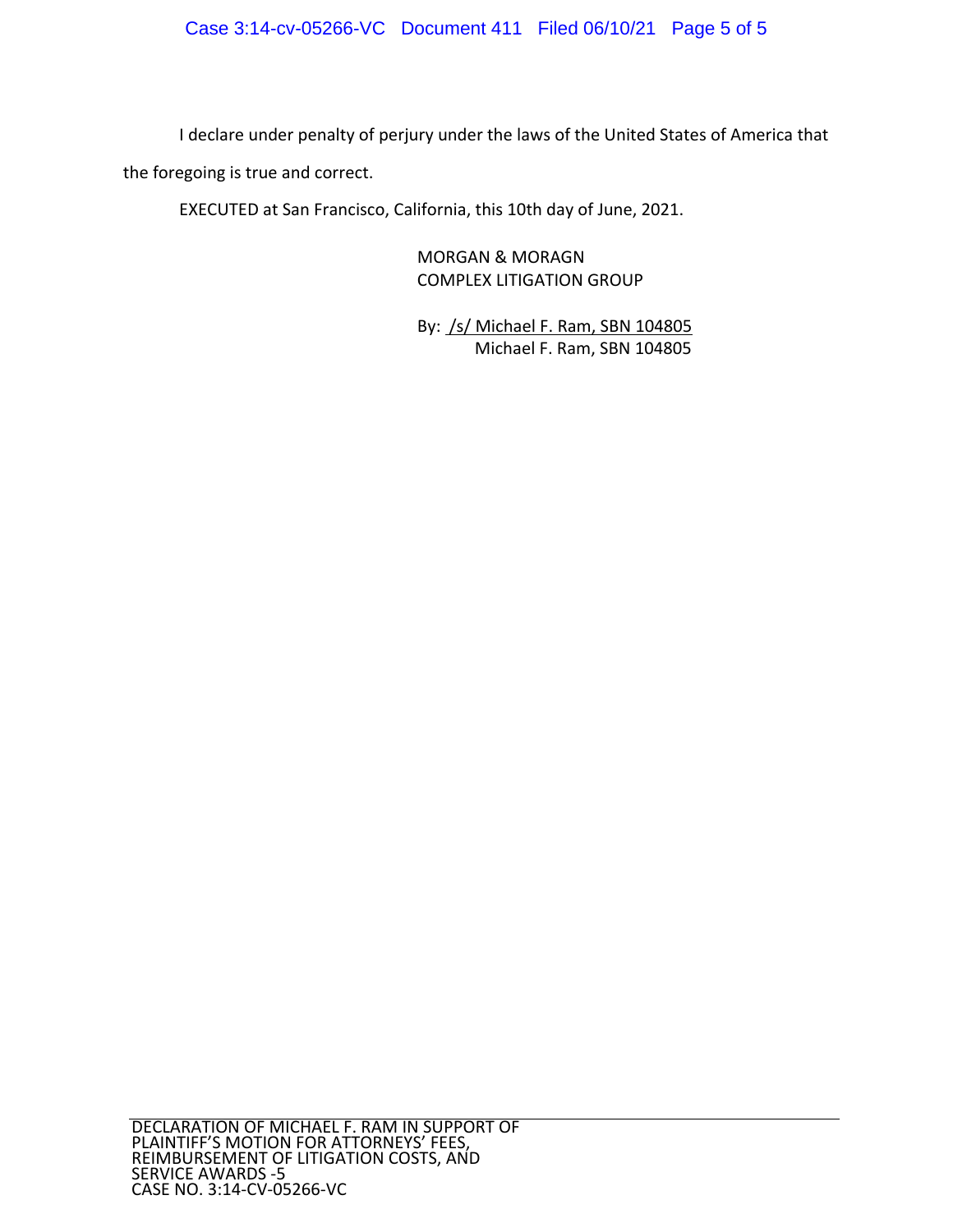Case 3:14-cv-05266-VC Document 411-1 Filed 06/10/21 Page 1 of 6

# - Exhibit A -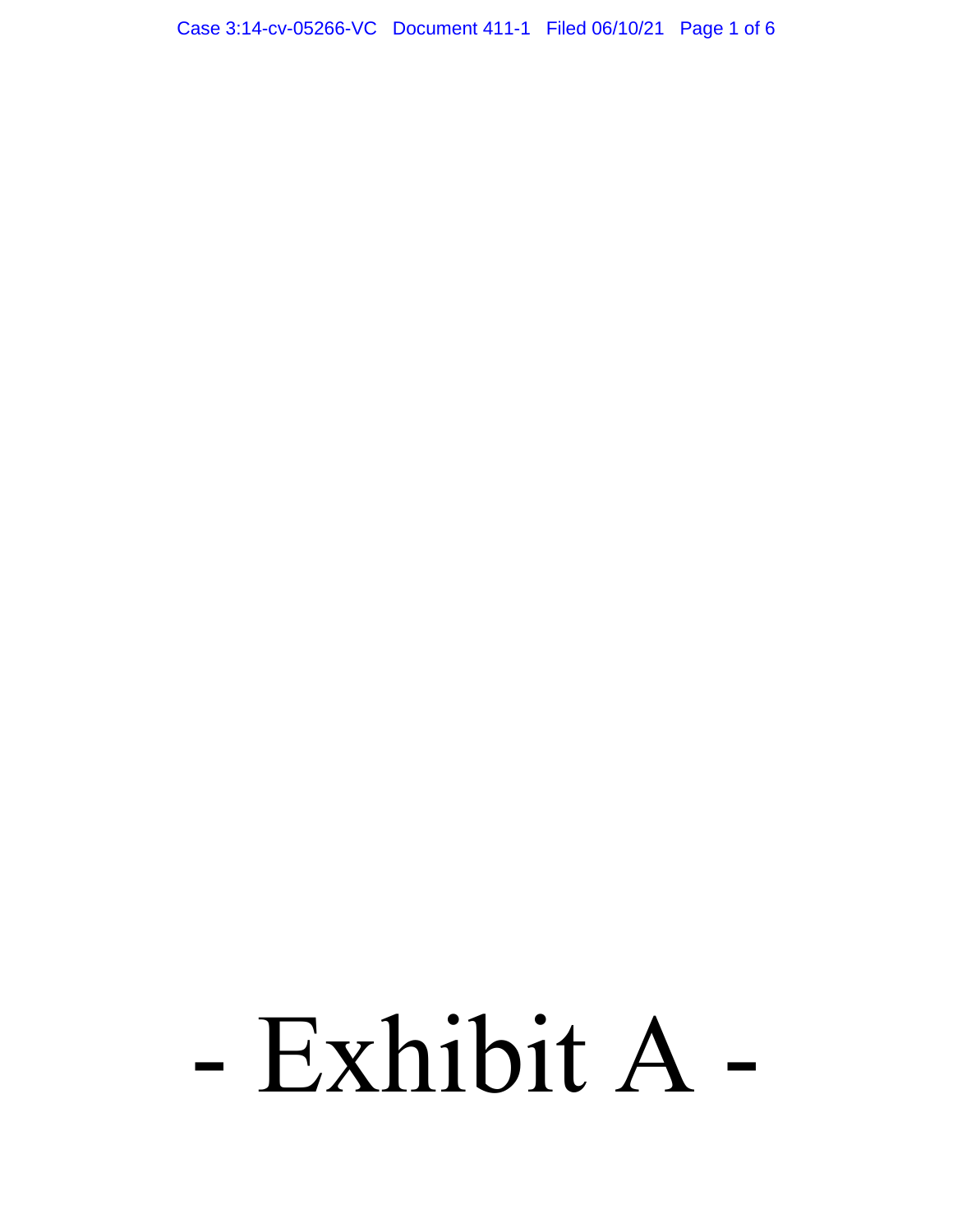### Case 3:14-cv-05266-VC Document 411-1 Filed 06/10/21 Page 2 of 6



Morgan & Morgan is a leading civil trial law firm representing consumers and commercial clients nationwide. With over 500 lawyers, and more than 2,000 non-lawyer employees, Morgan & Morgan is the largest plaintiffs' firm in the state of Florida and one of the largest if not the largest in the nation. Morgan & Morgan maintains over 50 offices in multiple states including Alabama, Arkansas, California, Florida, Georgia, Indiana, Illinois, Kentucky, Massachusetts, Michigan, Mississippi, New York, Pennsylvania, and Tennessee. Among its lawyers are a former Cabinet member of President Clinton's administration, a former United States Congressman, a former state attorney general and present and former members of state legislatures.

Morgan & Morgan has a dedicated Complex Litigation Group staffed with lawyers, paralegals, and retired FBI agents serving as investigators committed to representing consumers in complex litigation, MDL proceedings and class action cases throughout the country. It has achieved many remarkable results in class litigation, including the settlement of *In re Black Farmers Discrimination Litigation*, no. 08-0511 (D.C. Oct. 27, 2017), where one of its partners served as co-lead. The case resulted in a settlement with the United States Government in the amount of \$1.2 billion for African American farmers who had been systematically discriminated against on the basis of race, in violation of the Fifth Amendment to the United States Constitution, the Equal Credit Opportunity Act, Title VI of the Civil Rights Act, and the Administrative Procedure Act.

Examples of other recent class cases include automobile defect litigation such as *In re: Volkswagen "Clean Diesel" Marketing, Sales Practices, and Products Liability Litigation*, 3:15-MD-02672 (N.D. Cal.) (alleging misrepresentations regarding performance and low pollution, and cheating on emissions tests); *In Re: ZF-TRW Airbag Control Units Products Liability Litigation*, No. 2:19-ml-2905 (C.D. Cal.) (defective airbags); data breach litigation such as *In re Brinker Data Incident Litigation*, 3:18-cv-00686 (M.D. Fla.) (data breach of Chili's restaurants customers' credit and debit card information stolen by hackers); *In re: Capital One Consumer Data Security Breach Litigation*, No. 1:19-MD-2915 (E.D. Va.) (data breach where millions of customers' financial and identifying information stolen by hacker); and product defect litigation such as *In re: Juul Labs, Inc. Marketing, Sales Practices & Products Liability Litigation*, 3:19-md-2913 (N.D. Cal.) (alleging unfair business practices, fraud, misrepresentation in marketing defective product to minors).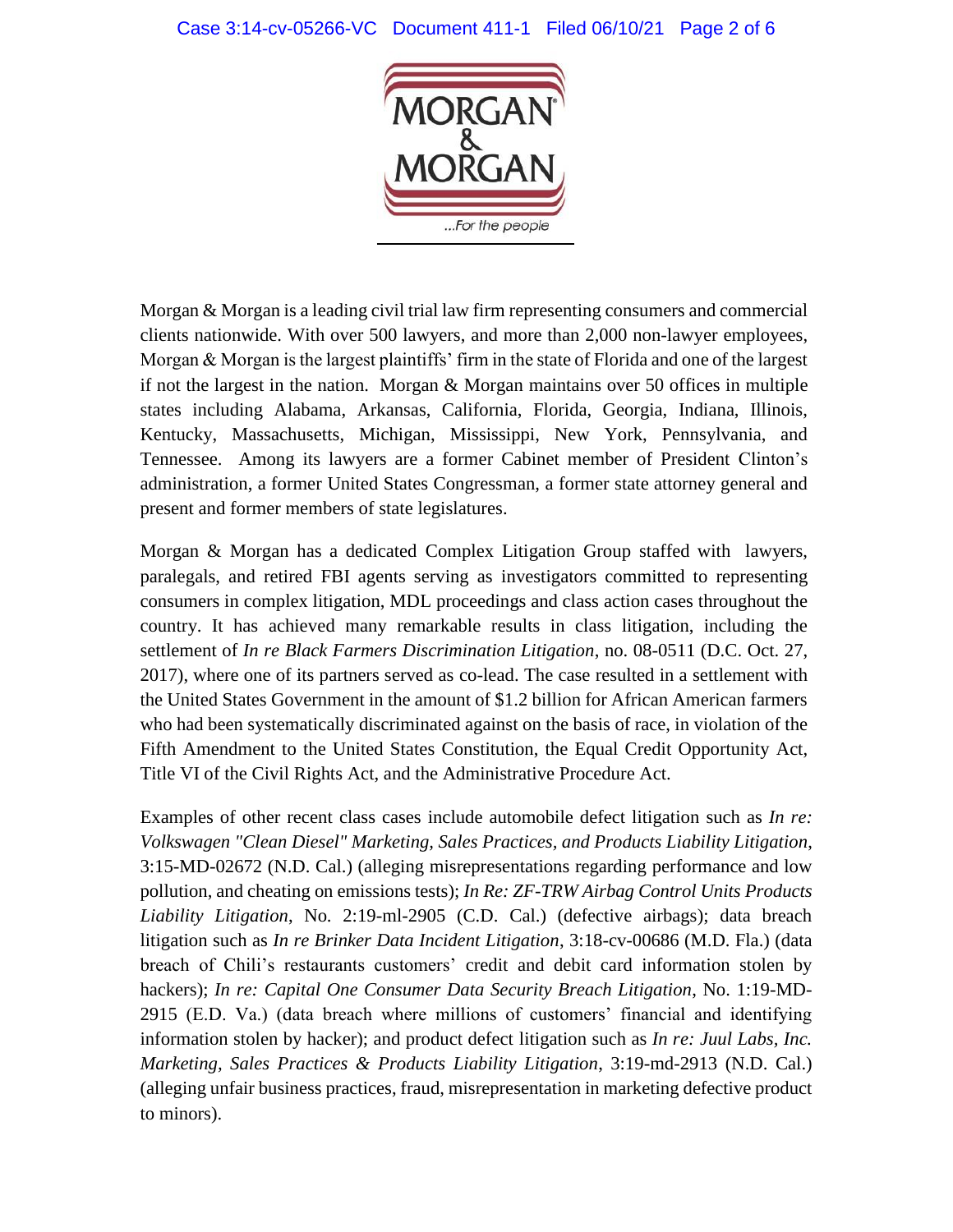### **MICHAEL F. RAM**

Michael F. Ram is a consumer class action lawyer with 38 years of experience. He graduated cum laude from Harvard Law School in 1982. He has co-tried several class action trials and frequently lectures on class trials. In 1992 he was a co-recipient of the Trial Lawyer of the Year Award given by Trial Lawyers for Public Justice for *National Association of Radiation Survivors v. Walters* No. 83-c-1861 (N.D. Cal.) (tried to class-wide judgment on remand from Supreme Court).

From 1993 through 1997, Mr. Ram was a partner with Lieff, Cabraser, Heimann and Bernstein where he represented plaintiffs in several major class actions, including: *Cox v. Shell*, Civ. No 18,844 (Obion County Chancery Court, Tenn.) national class of six million owners of property with defective polybutylene plumbing systems; *In re Louisiana-Pacific Inner-Seal Litigation*, No. 95-cv-879 (D. Oregon) (co-lead counsel) national class of homeowners with defective siding; *ABS Pipe Litigation,* Cal. Judicial Council Coordination Proceeding No. 3126 (Contra Costa County) national class of homeowners.

In 1997, Mr. Ram founded Levy, Ram & Olson which became Ram & Olson and then Ram, Olson, Cereghino & Kopczynski. He was co-lead counsel in many consumer class actions including a national class of half a million owners of dangerous glass pane gas fireplaces in *Keilholtz et al. v. Superior Fireplace Company*, No. 08-cv-00836 (N.D. Cal. 2008). He was co-lead counsel for plaintiffs in *Chamberlan v. Ford Motor Company,* No. 03-cv-2628 (N.D. Cal.), a class action involving defective intake manifolds that generated four published opinions, including one by the Ninth Circuit, 402 F.3d at 950, and settled one court day before the class trial. He was also co-counsel for plaintiffs in a number of other consumer class actions, including:

- *Falk v GM* 496 F. Supp. 2d 1088 (2007) which became *In re General Motors Corp. Product Liability Lit.* MDL. No. 1896 (W.D. Wash.) involving defective speedometers.
- *Richison v. American Cemwood Corp.,* San Joaquin Superior Court Case No. 005532. multistate class of tens of thousands of owners of homes with defective Cemwood Shakes
- *Williams v. Weyerhaeuser,* San Francisco Superior Court Case No. 995787. National class of hundreds of thousands of owners of homes and other structures with defective Weyerhaeuser hardboard siding.
- *Naef v. Masonite,* Mobile County, Alabama Circuit Court Case No. CV-94- 4033. A nationwide class of homeowners with defective hardboard siding on their homes.
- *Hanlon v. Chrysler Corp*., 150 F.3d 1011 (9th Cir. 1998) (approving class action settlement).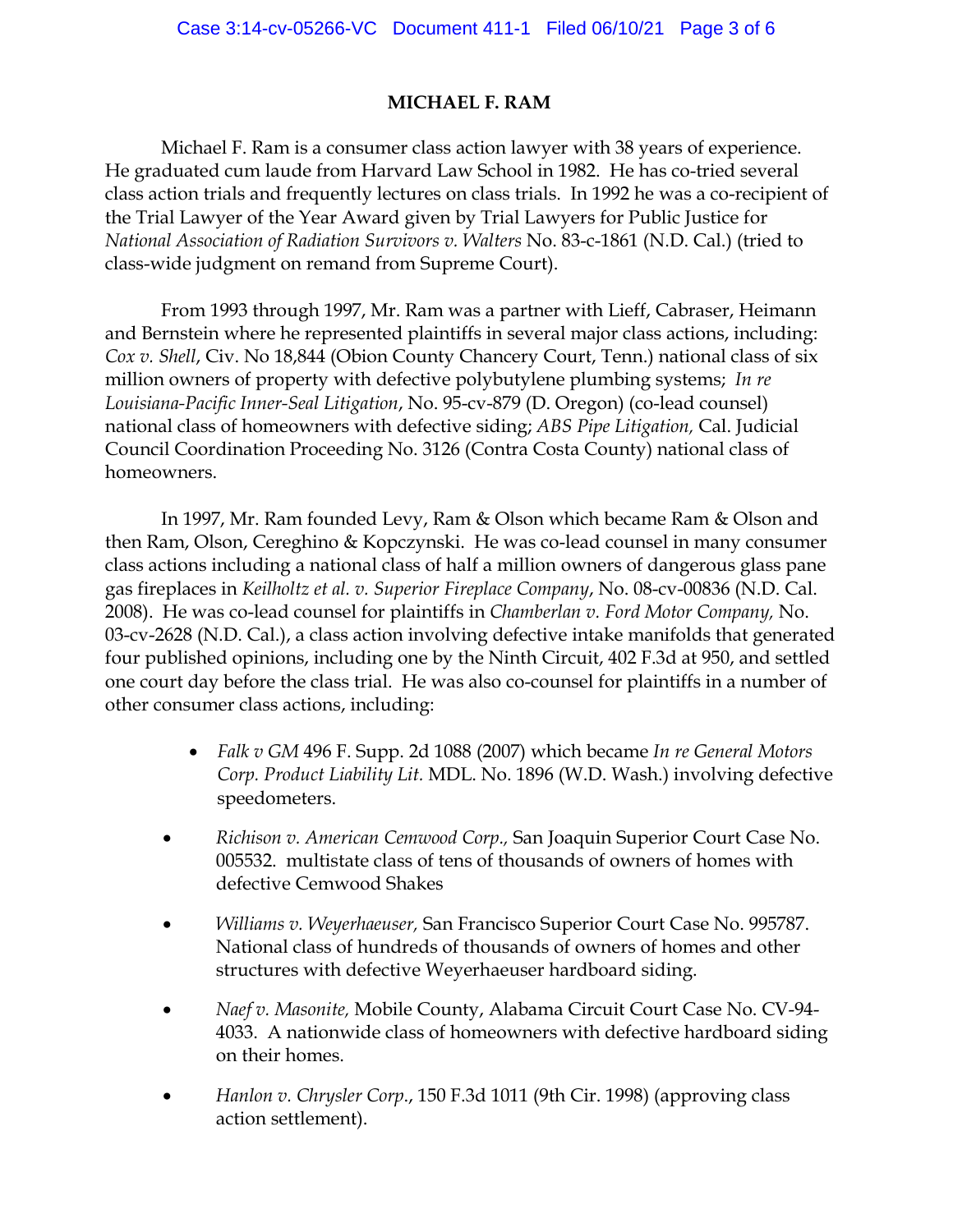- *McAdams v. Monier, Inc.* (2010) 182 Cal. App. 4th 174 (reversing denial of class certification in consumer class action). Tried to verdict. Prevailed on appeal. Mr. Ram represents a class of consumers who allege that the defendant/manufacturer affirmatively represented that its roof tiles had a 50-year lifetime, that their color was permanent, and that they were maintenance-free. Id. In reversing the denial of class certification, the Court of Appeal held that an inference of common reliance was adequate to show causation as to each class member.
- *Gardner v. Stimson Lumber Co.* (King County Wash. No. 2-17633-3-SEA) (nationwide consumer class action involving defective siding).
- *Rosenberg v. U-Haul* (Santa Cruz Superior Ct. No. CV-144045 (certified consumer class action for false and deceptive conduct; tried successfully to judgment)(co-lead counsel).
- *In re Google Buzz User Privacy Litigation*, No. 10-cv-00672-JW (N.D. Cal. 2011) (international class action settlement for false and deceptive conduct) (liaison counsel).
- *Whitaker v. Health Net of California, Inc.*, *and International Business Machines Corp*, No. 2:11-cv-0910 KJM DAD (E.D. Cal.) (electronic privacy class action under the California Confidentiality of Medical Information Act)
	- *Milligan v. Toyota Motor Sales*, U.S.A., Inc., United States District Court, N.D. Cal. Case No. C09-05418-RS. national class of 235,000 owners of Toyota RAV-4 vehicles for defects in the transmission and electronic control modules
	- *In re Kitec Plumbing System Products Liab. Litigation MDL No 2098*, N.D. Texas, No. 09-MD-2098. co-lead counsel for a multi-national MDL class action involving claims concerning defective Kitec plumbing systems in more than 225,000 homes in the United States and Canada.
	- *Ehret v. Uber Techs., Inc*., 148 F. Supp. 3d 884 (N.D. Cal. Judge Chen)

From 2017 to 2020, Mr. Ram was a partner at Robins Kaplan LLP. In August, 2020, Mr. Ram joined Morgan & Morgan to open a San Francisco office for them. He is currently co-lead counsel in numerous consumer class actions, including *Gold v. Lumber Liquidators,* N.D. Cal. No. 14-cv-05373-RS, a certified multistate class action involving bamboo floors, and *Fowler v. Wells Fargo,* N.D. Cal. No. 3:17-cv-02092-HSG, a class action involving interest charges that settled for \$30 million.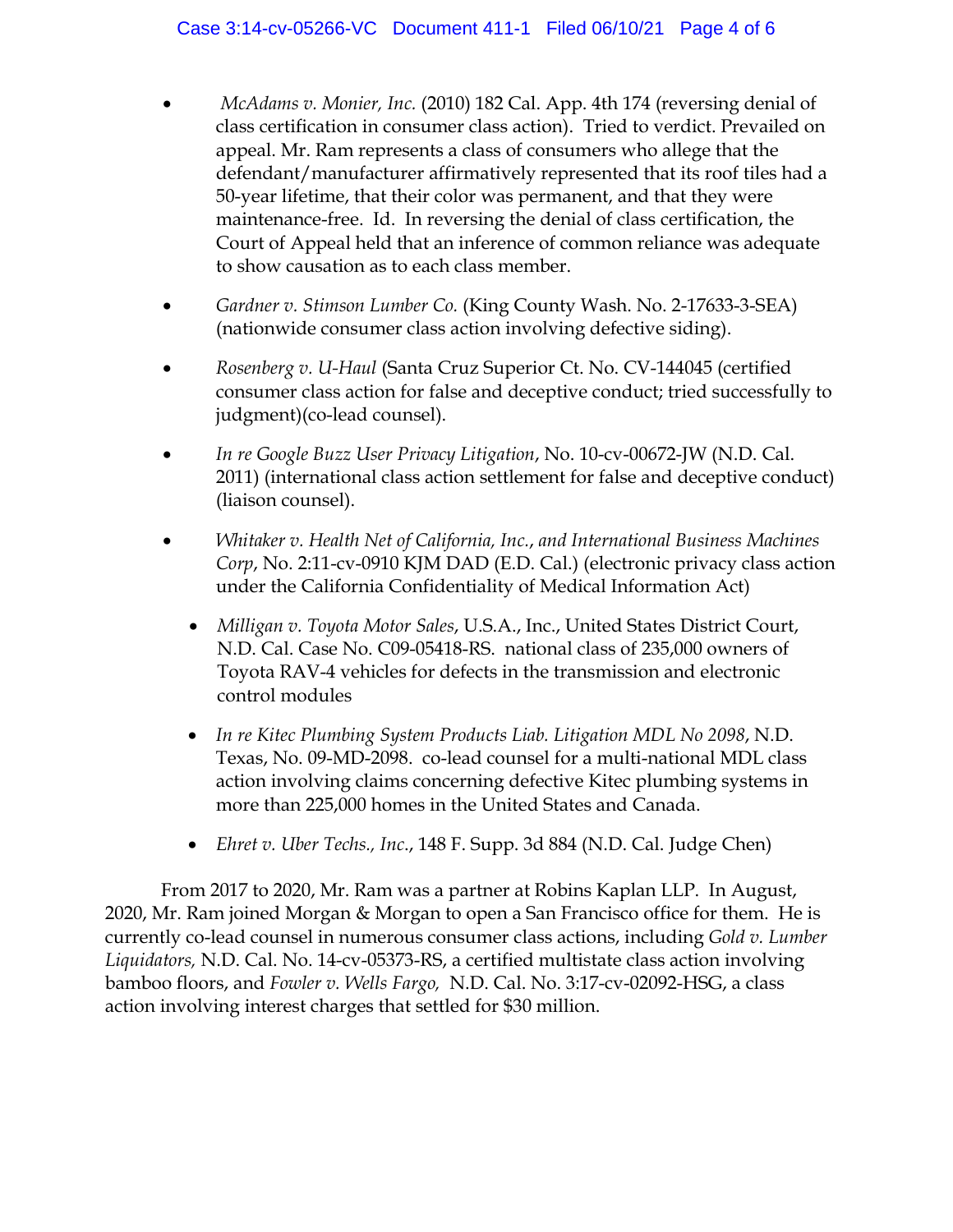## **Marie Noel Appel**

Marie Noel Appel has dedicated her career to representing consumers in both individual and class action cases involving claims under consumer protection laws and other statutory and common law claims. She earned a B.A. in French from San Francisco State University in 1992, and graduated from University of San Francisco School of Law in 1996.

For most of her career, Ms. Appel has been in private practice litigating class claims related to defective products, mortgage fraud/Truth in Lending violations, unfair business practices relating to manufactured home sales, interest overcharges by the United States on military veterans' credit accounts, and statutory violations by the United States relating to offset of debts beyond the limitations period.

From 2012 to 2019, Ms. Appel left private practice to become the Supervising Attorney of the Consumer Project at the Justice & Diversity Center of the Bar Association of San Francisco which provides free legal services to low-income persons facing consumer issues.

In April 2019, Ms. Appel returned to private practice as Counsel at Robins Kaplan, LLP, then joined Morgan & Morgan in August 2020 where she focuses on class action litigation.

In additional to her legal practice, Ms. Appel is an Adjunct Professor at Golden Gate University School of Law in San Francisco where she teaches legal research and writing, and from 2011 to 2018 supervised students at the Consumer Rights Clinic, in which students performed legal work at the Justice  $\&$  Diversity Center's Consumer Debt Defense and Education Clinics.

### **Admissions**

Ms. Appel is admitted to practice in United States District Courts in the Central District of California; the Eastern District of California; the Northern District of California; and the Southern District of California.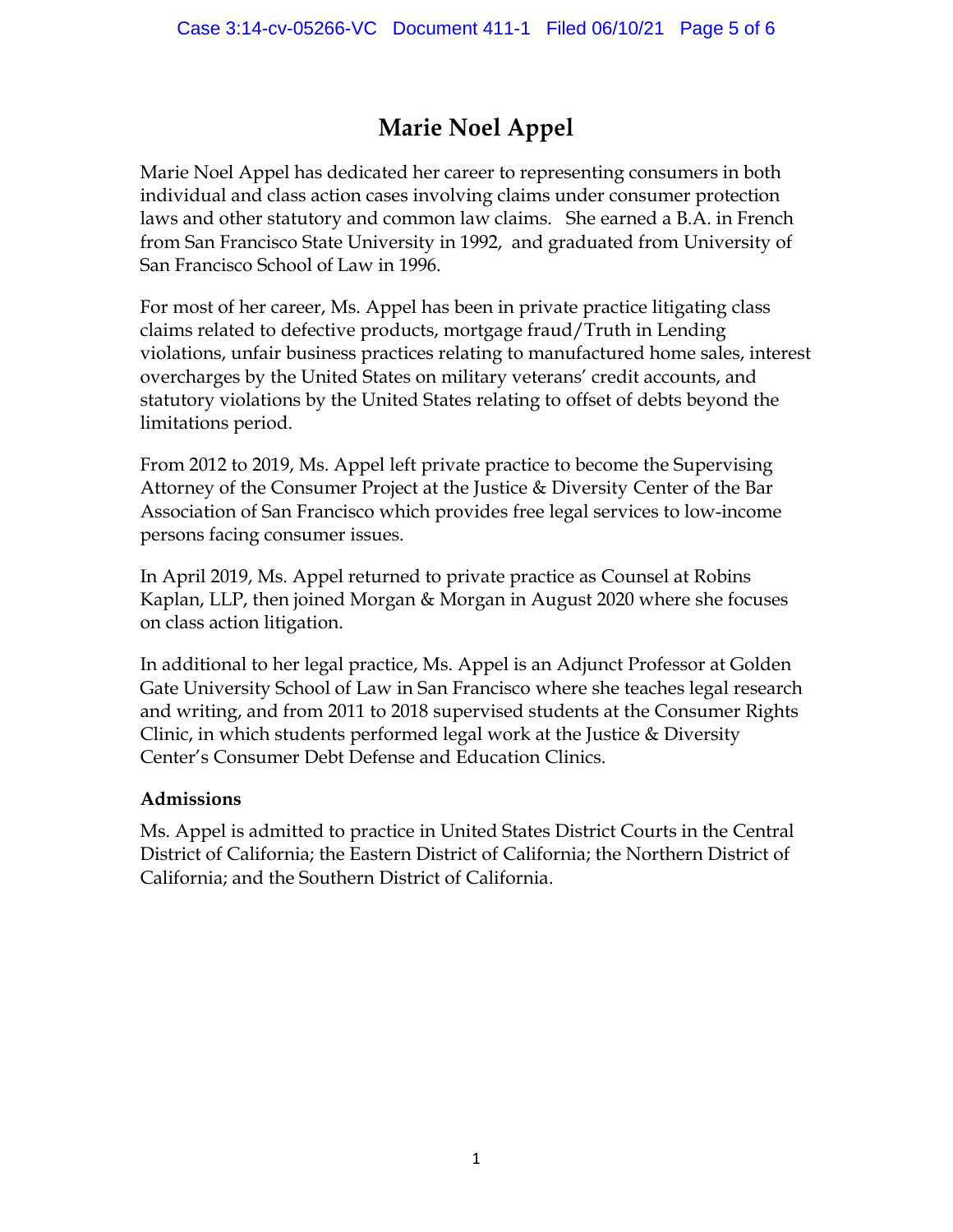### **JENNIFER MILLER**

 Ms. Miller is a Paralegal at Morgan and Morgan Complex Litigation Group. She has been employed as a litigation paralegal since 1994. She served as Vice-president of the Greater Memphis Paralegal Association from 2007 – 2013; and was a member of the Advisory Committee for Paralegal Studies at Southwest College. She has been working with Morgan and Morgan since 2020.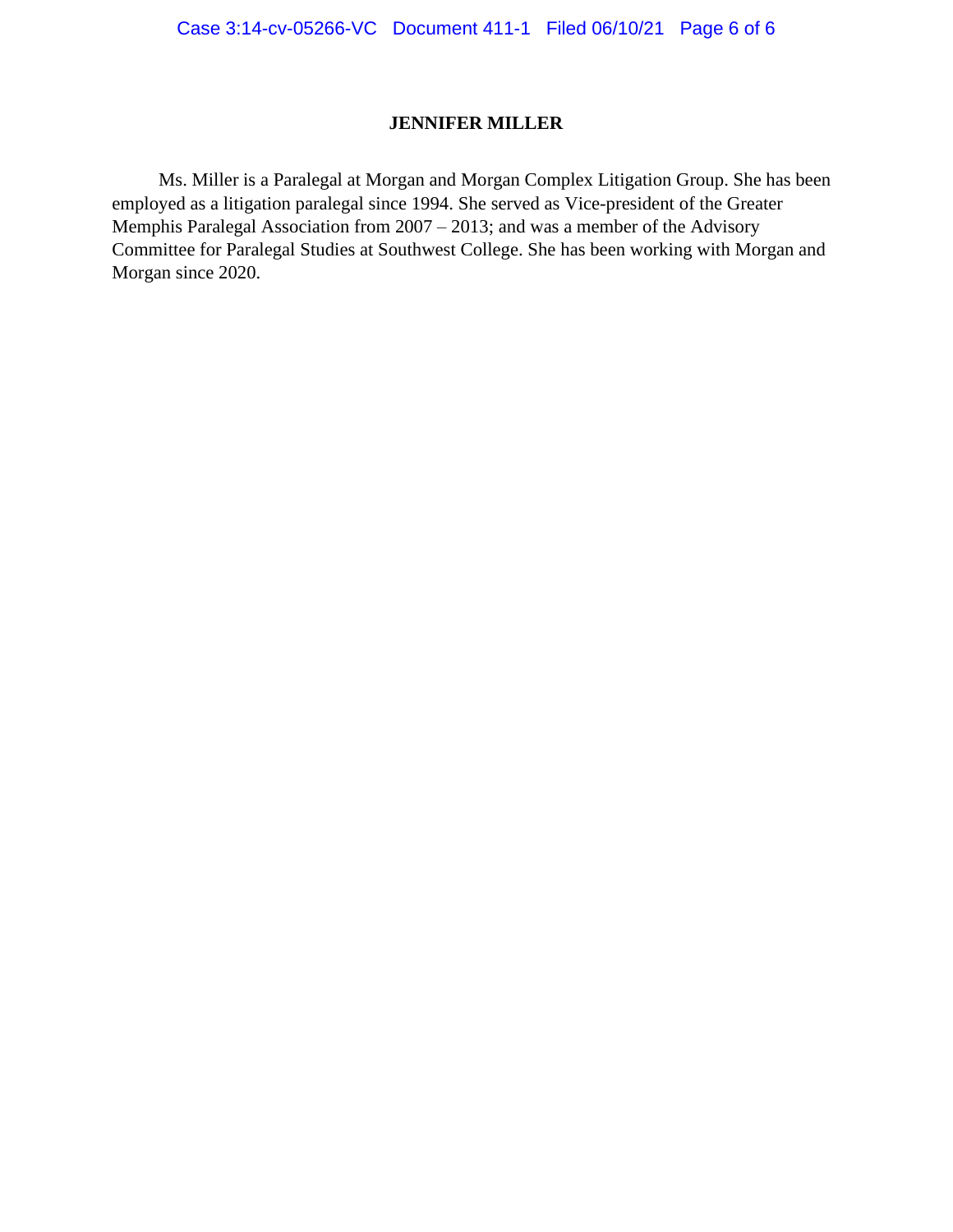Case 3:14-cv-05266-VC Document 411-2 Filed 06/10/21 Page 1 of 4

# - Exhibit B -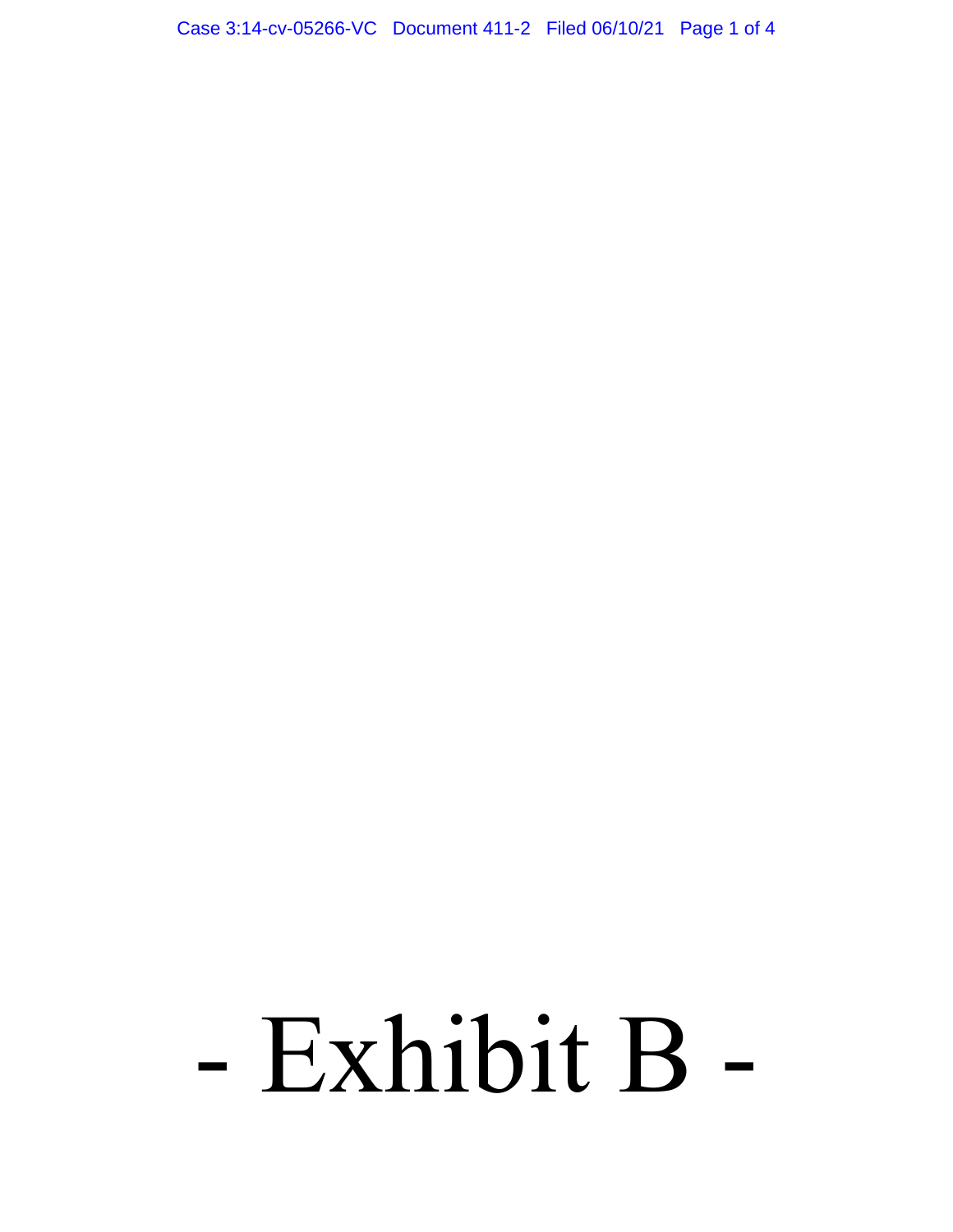### **ROCK LAW LLP**

ROCK Law LLP, previously Ram, Olson, Cereghino & Kopczynski LLP, is a San Francisco firm with cases and clients across California and the nation. The firm was originally founded in 2011 with partners who had practiced together for decades.

Our class action practice focuses on protecting the ordinary consumer. We have represented homeowners in many national and multi-state class actions, usually involving defective building products. We also represent consumers in data breach, food safety, and employment class actions. The partners' practical experience and excellent reputation among the bench and bar allow the firm to provide high caliber legal services with small firm responsiveness and efficiency. The firm's partners have consistently achieved the highest ratings for legal ability and ethics.

ROCK Law LLP and/or its partners are or have been lead class counsel or class counsel in dozens of national, multi-state and state class actions including:

- Lead class counsel in *Gold v Lumber Liquidators*, N.D. Cal. (defective flooring); *King v National General Insurance Co.,* N.D. Cal. (failure to offer statutory good driver discounts); and *Fox v Nissan North America*, San Francisco County Superior Court (defective power valve screws);
- *Blangeras v. Stimson Lumber Company* (exterior siding), King County Superior Court, Washington;
- *Trinity Properties v. Central Sprinkler Company* (fire sprinklers), E.D. Penn.;
- *The Sutterfield Owners Association v. Tyco International* (fire sprinklers), San Francisco Superior Court, California;
- *Weiner v. Shake Company of California* (roofing tiles), Contra Costa County Superior Court, California;
- *Whitley, et al. v. Perfection Corporations, et al.* (hot water heaters), W.D. Mo.;
- *Sun v. Mexalit, SA* (roofing tiles), Los Angeles County Superior Court, California;
- *Vega v. Mallory* (rent overcharges), Sacramento County Superior Court, California;
- *Shah v. Recon* (roofing tiles), Contra Costa County Superior Court, California;
- *In Re Elevator Litigation* (anti-trust), S.D.N.Y.;
- *McAdams v. Monier Company* (roofing tiles), Placer County Superior Court, California;
- *Ruyack v. Del Webb* (soil and foundations), Maricopa County Superior Court, Arizona;
- *Garner v. State Farm* (underpayment of claim), N.D. Cal.;
- *Ward v. Ipex, Inc.* (water pipes), C.D. Cal;
- *In re Kitec Plumbing Systems* (water pipes), N.D. Tex.;
- *Shurtleff v. Healthnet* (disclosure of confidential medical information), Sacramento County Superior Court; and *Sutter Medical Information Cases* (disclosure of confidential medical information), Coordinated Proceedings - Sacramento County Superior Court.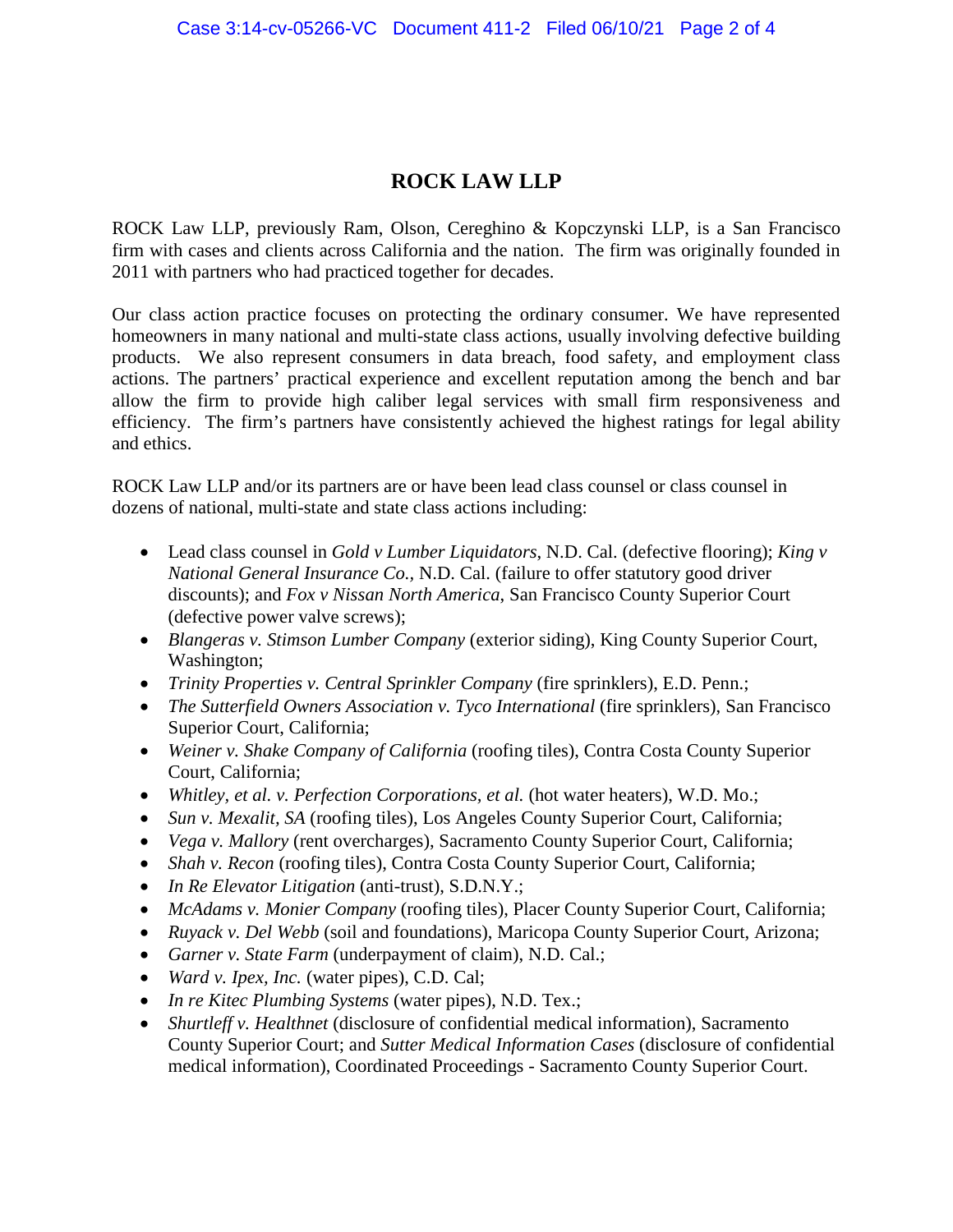1

### KARL OLSON

2 3 4 5 6 7 8 9 10 11 12 13 I was admitted to the California Bar in December of 1982 after graduating *magna cum laude* from University of California's Hastings College of the Law that year. From 1982 to 1983 I was employed by Justice Joseph Grodin as a law clerk and research attorney, respectively, first for the California Court of Appeal (First District) and then for the California Supreme Court when he was elevated to the Supreme Court in December of 1982. From 1983 to 1986 I was an associate at Morrison & Foerster. From 1986 to the end of 1989, I was an associate at Cooper, White & Cooper, and from January 1, 1990 to March 31, 1997, I was a partner at Cooper, White & Cooper. On April 1, 1997, I co-founded Levy, Ram & Olson, which became Ram & Olson on June 1, 2009, and Ram, Olson, Cereghino & Kopczynski in February of 2011. In 2017, I joined my current firm as partner. My practice consists of litigation at both the trial and appellate court levels with a concentration on First Amendment and media law, Public Records Act and Freedom of Information Act litigation, as well as class action and commercial litigation.

14 15 16 17 18 19 During my legal career, all of which has been spent in San Francisco, I have worked for a large firm (Morrison & Foerster), a mid-sized firm (Cooper, White & Cooper) and for the last 24 years at small firms, including my present firm Cannata, O'Toole, Fickes & Olson. I am, therefore, familiar with the hourly rates charged by counsel in San Francisco and throughout California and awarded by state and federal courts for private law firms.

- 20
- 21 22
- 23 24
- 25
- 
- 26
- 27
- 28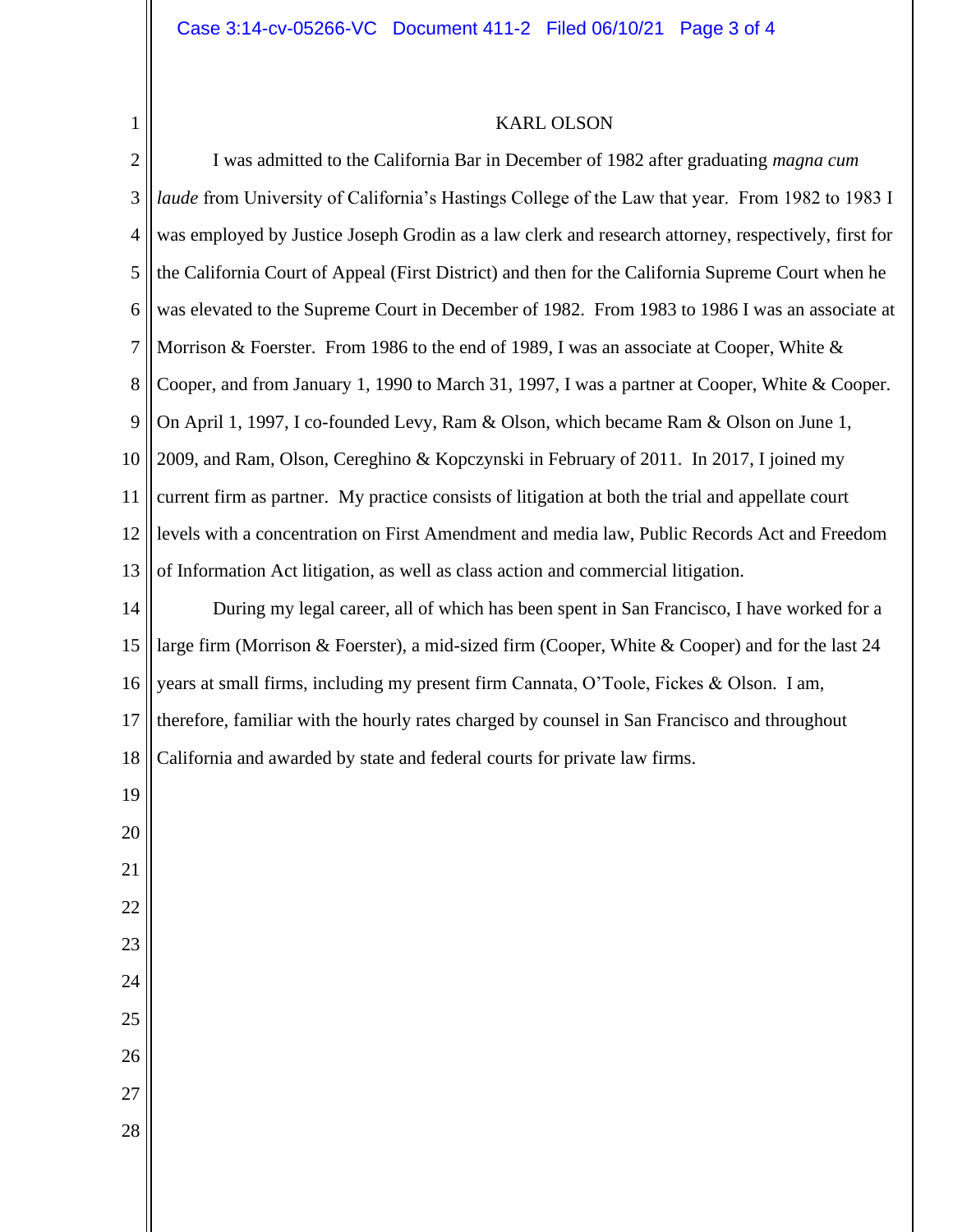

ABOUT

SERVICES FOR THE PUBLIC

**SERVICES FOR LAWYERS** 

CONTACT

### **ABOUT**

I am licensed to practice in California and Ontario, Canada, and I provide advice on the law of both jurisdictions.

My expertise is in complex litigation, including employment, business, fraud, class actions, and cross-border disputes. I represent individuals and businesses as both plaintiffs and as defendants.

My work often focuses on legal writing at the trial court and appellate levels, and I have served as the lead brief writer in complex commercial and consumer cases in federal and state courts throughout the United States, as well as before the Ontario Superior Court of Justice, the Court of Appeal for Ontario, and the Federal Court of Canada. I have also cowritten briefs/facta for matters before the Supreme Court of Canada and the United States Court of Appeals for the Ninth Circuit.

I have handled all aspects of complex civil litigation, including investigations, discovery, expert work, certification of class actions, summary judgment motions, settlement, trial, and appeals.

Before striking out on my own, I practiced with the Silicon Valley offices of Robins Kaplan LLP and Paliare Roland Rosenberg Rothstein LLP in Toronto, Canada. I have been named a Super Lawyers Northern California Rising Star every year since 2015.

I am passionate about pro bono work. I currently represent low income and vulnerable litigants through the Bar Association of San Francisco's Justice and Diversity Center and the Asylum Program of the Lawyers Committee for Civil Rights of San Francisco.

I am deeply committed to making legal services affordable for ordinary people. Contact me here or call 415.712.3026 to discuss working together.

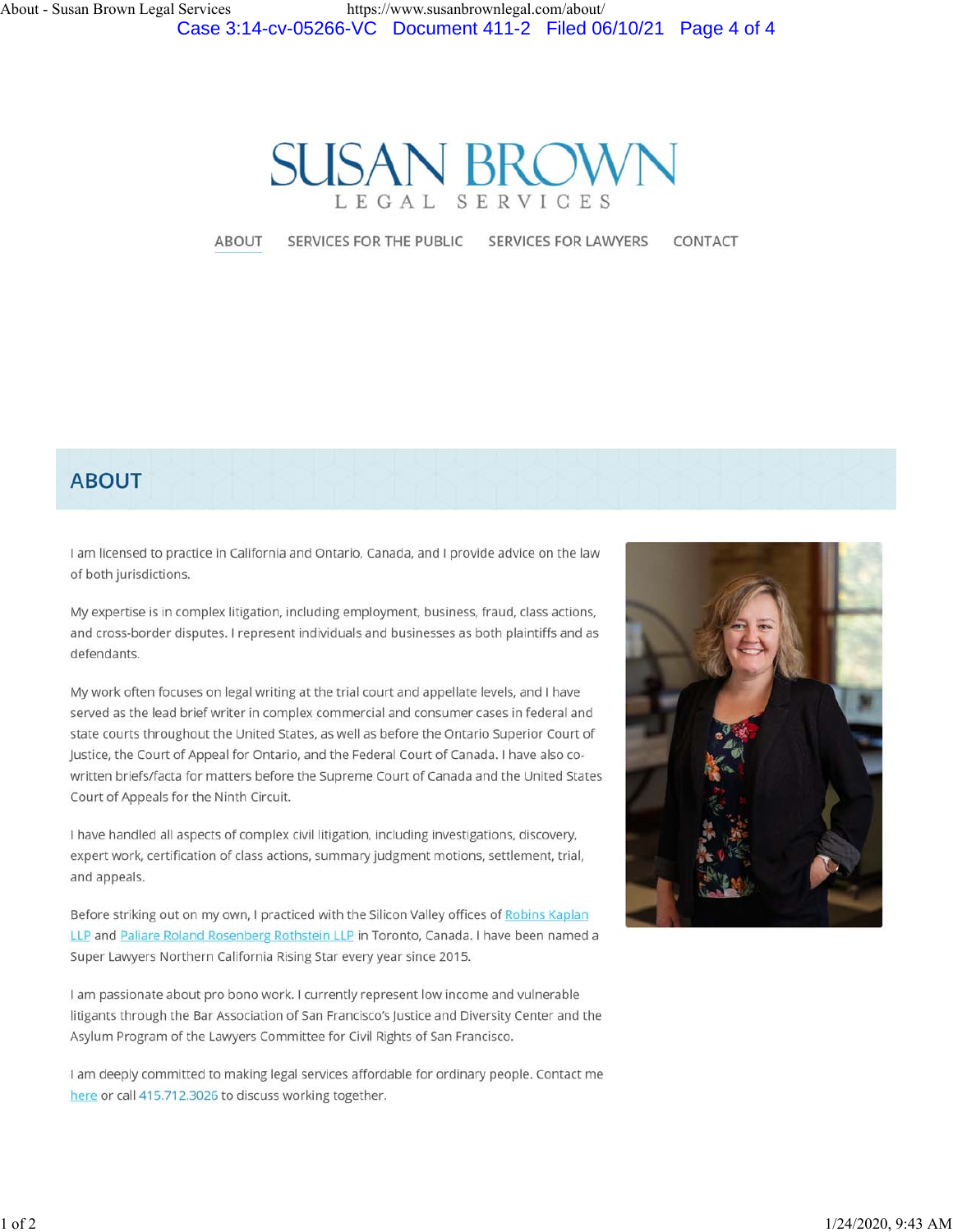Case 3:14-cv-05266-VC Document 411-3 Filed 06/10/21 Page 1 of 2

# - Exhibit C -